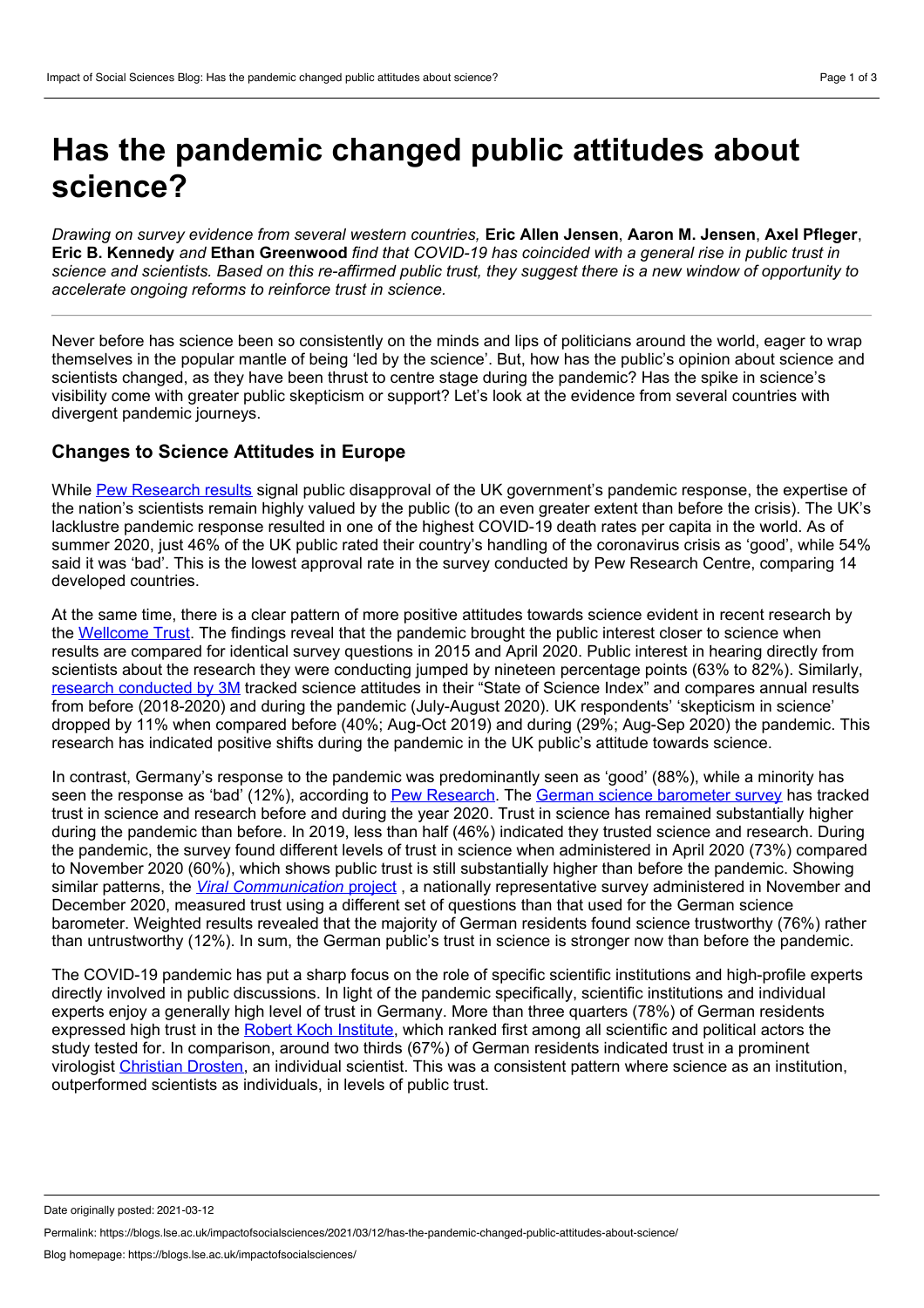

Similarly in Ireland, Science Foundation Ireland's SFI Science in Ireland Barometer 2020 found that Irish residents indicated a higher level of trust in science (89%) than scientists (81%). Regarding the public's trust in science within Ireland, a comparison of [Wellcome](https://wellcome.org/reports/wellcome-global-monitor/2018) Global Monitor survey data from 2018 and the 2020 SFI Barometer survey data collected during the pandemic reveals a small difference in levels of trust (89% to 96%) and distrust (11% to 4%). However, scientists as a profession in Ireland retained one of the highest levels of trust (84%), alongside public health experts (80%) and medical health professionals (87%). This shows that the Irish public hold a strong positive regard for the role of science, in society and during the pandemic. Indeed, a majority (81%) of Irish residents felt that scientific evidence should be a leading factor in how the COVID-19 outbreak should be handled by the government.

## **Changes to Science Attitudes in North America**

Shifts in the public's attitude towards science are also evident in North America. Research [conducted](https://multimedia.3m.com/mws/media/1898512O/3m-sosi-2020-pandemic-pulse-global-report-pdf.pdf) by 3M on science attitudes compared survey results from before (Aug-Oct 2019) and during the pandemic (Aug-Sep 2020). Results gathered during the pandemic show an overall decline for the first time in three years in the 'skepticism in science' (agreement with statement 'I am skeptical of science') in the US and Canada (-8%) specifically. Prior to the pandemic, 29% of Canadians indicated 'skepticism in science' but that number had [dropped](https://sciencecentre.3mcanada.ca/articles/state-of-science-index-reveals-covid-19-has-rebuilt-canadians-confidence-in-science) to 21% by the summer. This was a similar decrease in the United States, as 40% indicated 'skepticism' before and 32% during the pandemic.

Pandemic-driven demand for scientific input in decision-making processes may play a role here. For instance, when polled early in the [pandemic,](https://figshare.com/articles/preprint/Canadian_COVID-19_Social_Impacts_Survey_-_Summary_of_Results_1_Risk_Perceptions_Trust_Impacts_and_Responses/12121905) a majority of Canadians indicated that "scientific evidence" (82%) and "advice from medical doctors"(78%) were among their top three priorities for the government to consider in the pandemic response. This compares very favourably to the next highest factors, including "economic considerations" (48%) and "international influences" (20%).

In sum, as in the UK and Europe, the research so far has indicated positive shifts in the public's attitude towards science during the pandemic in the US and Canada.

## **A long-term success story for public trust in science?**

Permalink: https://blogs.lse.ac.uk/impactofsocialsciences/2021/03/12/has-the-pandemic-changed-public-attitudes-about-science/

Date originally posted: 2021-03-12